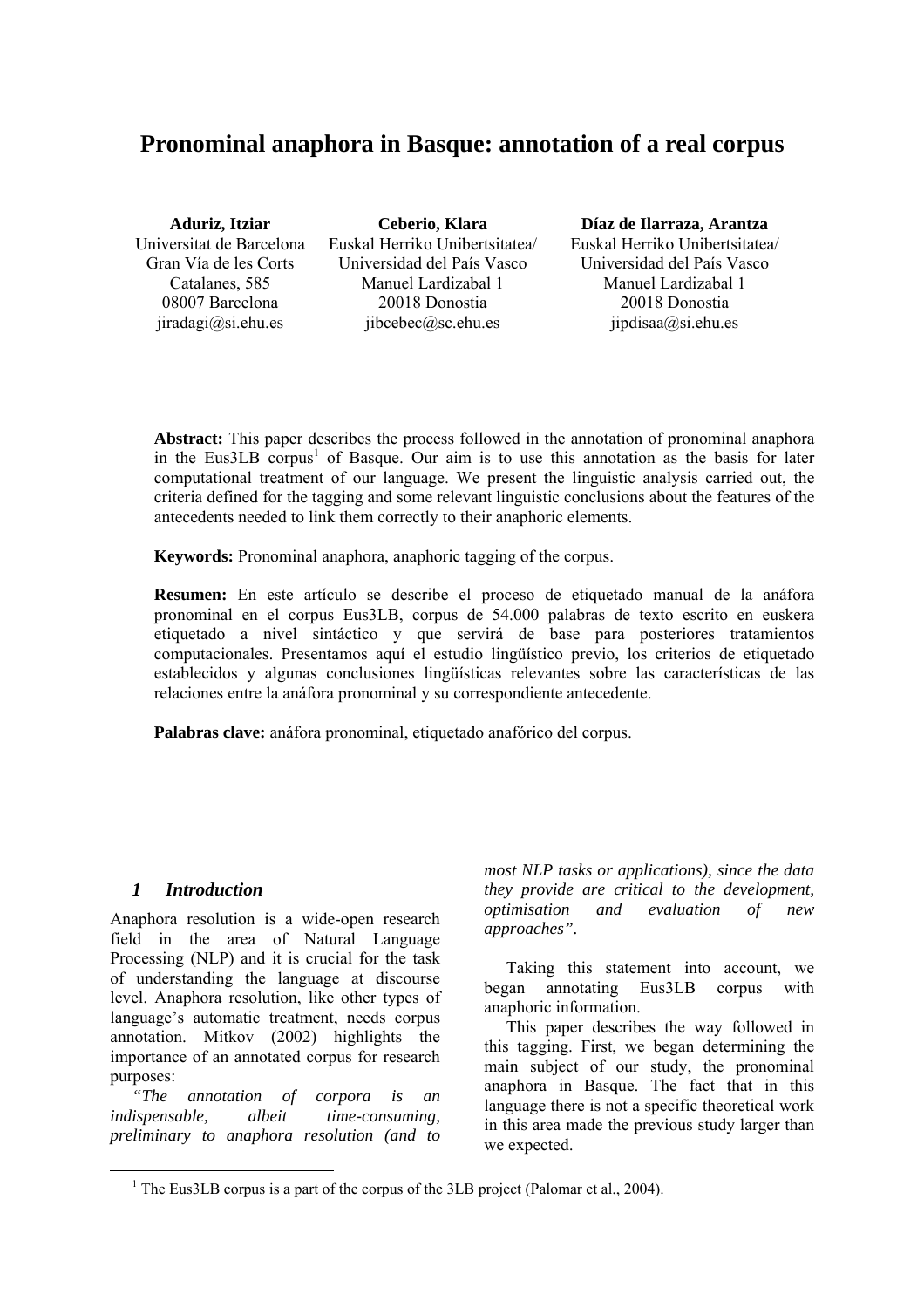In section 2 we make a brief presentation of the anaphora from a linguistic point of view. Section 3 is dedicated to explain the criteria we defined for the annotation of the Basque pronominal anaphora, the demonstratives *hau*  (this)*, hori* (that) and *hura* (that/ he/ she/ it) in the above-mentioned corpus. Finally, in section 4 some conclusions and future work are presented.

## *2 The anaphora in a linguistic context. Pronominal anaphora in Basque*

According to Hirst (1981): "*anaphora, in discourse, is a device for making an abbreviated reference (containing fewer bits of disambiguating information, rather than being lexically or phonetically shorter) to some entity (or entities)*".

This reference can appear before the anaphoric element (*Lisa* could see the stars in the sky. *She* was very lucky) or after it (The elevator opened for *him* on the 14<sup>th</sup> floor, and *Alec* stepped out quickly<sup>[2](#page-1-0)</sup>). In this case we call it cataphora. Actually, there are classifications, which have been defined depending on the grammatical category of the anaphora, its type, the position of its referent in the text, etc. (Mitkov, 2002).

In this work we studied the classification based on the anaphora's grammatical category and we have specifically focused on the pronominal anaphora<sup>[3](#page-1-1)</sup> (Mitkov, 2002), (Ferrández, 1998).

Additionally, we did a contrastive analysis to compare the use of the pronominal anaphora in different languages. At this stage, we noticed some characteristics particular to the Basque language. On the one hand, we do not have different forms for the third person pronouns, and demonstrative determiners are used as third person pronominals (Laka, 2000). On the other hand, there is no gender distinction in the Basque pronominal system.

We also studied the description of the demonstratives with anaphoric function in some Basque grammars (Euskaltzaindia, 1985; 1993), (Zubiri & Zubiri, 1995), (Patrick & Zubiri, 2001), (Laka, 2000) and (Hualde & Ortiz de Urbina, 2003) as well as in some previous

l

studies of this phenomenon (García Azkoaga, 1998) and (Garzia Garmendia, 1996). However, these works study the subject from another point of view.

As a conclusion of this study, we decided to focus on the demonstrative determiners *hau* (this)*, hori* (that)*, hura* (that/he/she/it), only when they behaved as pronouns, because these are the elements which represent the pronominal anaphora in Basque.

We also took into account the specific features of the referents because they are interesting for a later automatic treatment of pronominal anaphora. All these issues will be explained in the next sections.

### *3 Building an anaphorically annotated corpus*

### **3.1 Previous work**

In the literature, we have found bibliographic references to corpora annotated both anaphorically and coreferentially. Some of the sources for this study were: The Lancaster Anaphoric Treebank (UCREL) (Garside et al., 1997), the MUC Coreference Task (MUC-7) (Hirschman, 1997), the corpus of the University of Wolverhampton (Mitkov, 2000), part of the Penn Treebank Corpus (Ge, 1998) and the DRAMA scheme (Passoneau and Litman, 1997). All of the aforementioned corpora annotations have been carried out in and for the English language.

However, we also consulted resources for other languages, such as the TIGER Project (Kunz & Hansen-Schirra, 2003) for German. Similar work has been carried out at the University of Prague (Hajič & Urešová, 2004), where the corpus has been annotated at a pragmatic level, including the annotation of coreferential elements.

Finally, Navarro et al., (2003) carried out the studyin Spanish. The Cast $3LB<sup>4</sup>$  Corpus has been tagged pragmatically with the help of an annotation tool. This tool has marked the anaphoric and coreferential relationships (including ellipsis) as well as the corresponding referents.

<span id="page-1-1"></span><span id="page-1-0"></span> $^{2}$  In Mitkov, 2002; p.19.

 $3$  When we talk about anaphora, we take into consideration both anaphora and cataphora.

<span id="page-1-2"></span><sup>4</sup> Cast3LB and Eus3LB are part of the 3LB project (Palomar et al., 2004).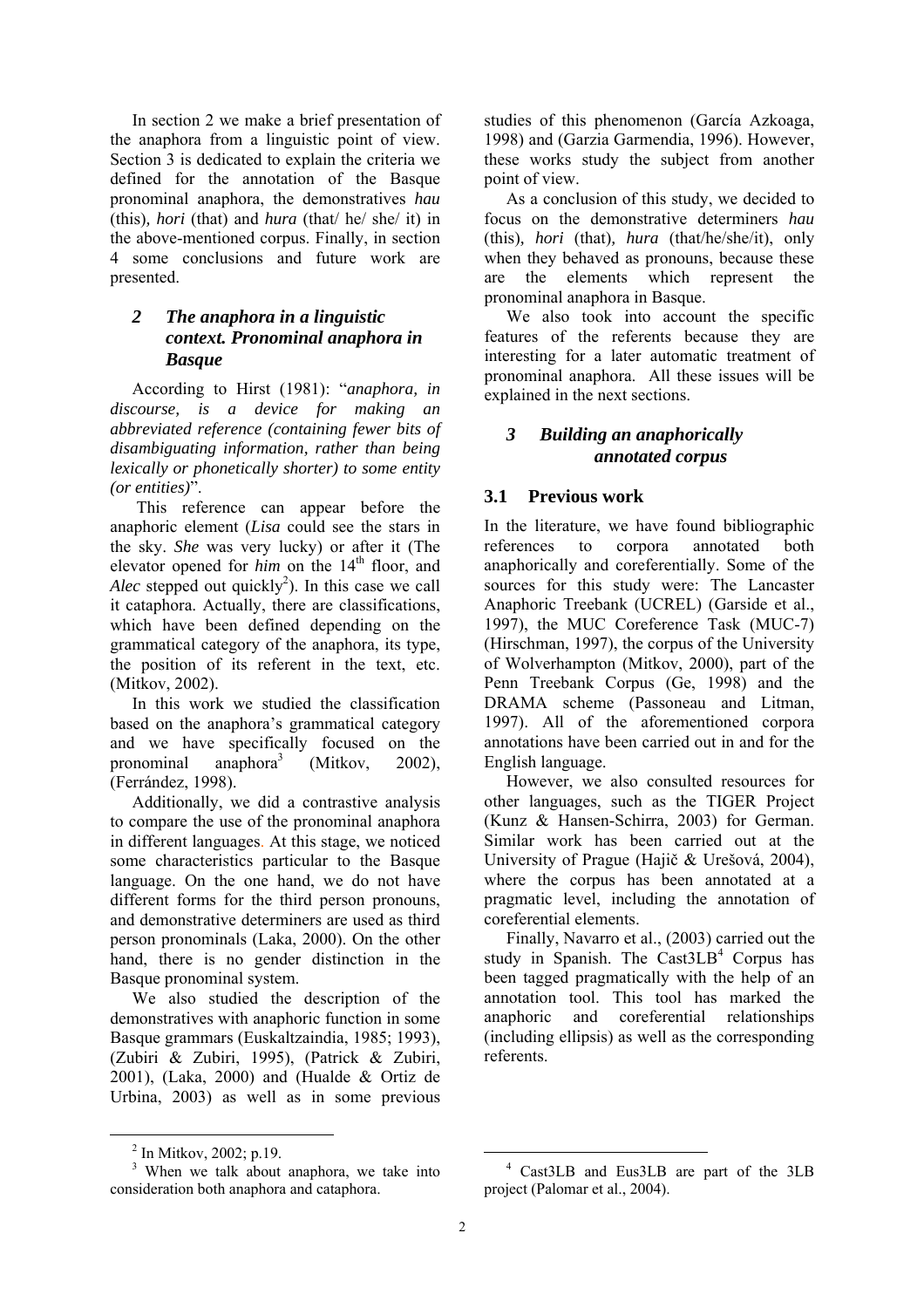### **3.2 Building an anaphorically annotated corpus in Basque**

So far, we have mentioned the different studies carried out in the field of anaphorical and coreferential corpus annotation. In this section, we specify what we have already tagged in the Eus3LB Corpus and we explain the criteria defined for the annotation.

The 50.000 words corpus we worked with consists of news texts and it was first disambiguated at a morphosyntactical level using a Constraint Grammar (CG) (Karlsson et al. 1995). After that, the shallow parser identified the different phrase units (chunks, clauses, etc.). Both the morphosyntactical disambiguation tool (Aduriz et al. 2004) and the syntactic analyser<sup>5</sup> have been developed by the IXA research group<sup>6</sup>.

The example in figure 1 shows the morphosyntactic analysis, which is our starting point for anaphora's annotation.

*Ben Amor ere ez da Mundiala amaitu arte etorriko Irunera, honek ere Tunisiarekin parte hartuko baitu Mundialean.*

*(Ben Amor as well is not coming to Irun until the World Championship is over, because he will play with Tunisia in the World Championship.)* 

| $/\langle$ Ben>/ ("" /Ben/ IZE IZB  %SIH)                 |
|-----------------------------------------------------------|
| / <amor>/ ("" /Amor/ IZE IZB  %SIB)</amor>                |
| / <ere>/ ("ere" LOT LOK EMEN @LOK)</ere>                  |
| / <ez>/("ez" PRT EGI @PRT %ADIKATHAS)</ez>                |
| / <da>/ ("izan" ADT A1  %ADIKATBU)</da>                   |
| / <mundiala>/("Mundiala" IZE IZB%SINT)</mundiala>         |
| / <amaitu>/("amaitu" ADI SIN  %ADIKAT)</amaitu>           |
| / <arte>/ ("arte" IZE ARR DEK  %SINT)</arte>              |
| / <etorriko>/("etorri" ADI SIN  %SINT)</etorriko>         |
| / <irunera>/("irun" ADI SIN  SINT)</irunera>              |
| $/<, >/<$ PUNT KOMA>/                                     |
| $\angle$ <honek>/ ("hau" DET  %SINT)</honek>              |
| / <ere>/ ("ere" LOT LOK EMEN @LOK)</ere>                  |
| / <tunisiarekin>/("Tunisia" IZE LIB %SINT)</tunisiarekin> |
| / <parte>/ ("parte" IZE ARR DEK  %SINT)</parte>           |
| / <hartuko>/("hartu" ADI SIN %ADIKATHAS)</hartuko>        |
| / <baitu>/ ("*edun" ERL MEN %ADIKATBU)</baitu>            |
| / <mundialean>/("mundial" ADJ IZO %SINT)</mundialean>     |
| $/<.>/<$ PUNT PUNT>/                                      |

### Fig. 1 The result of the morphosyntactical<sup>[7](#page-2-2)</sup> parser (automatic analysis)

The morphosyntactical analysis shown in this figure presents the analysis of each word in a line. The tags we have taken into account for the anaphorical annotation are noun phrases, which are marked with the following tags. %SIH denotes the beginning of a noun-phrase with two or more elements; label \$SIB marks the end of a noun-phrase. %SINT appears when the noun-phrase has only one element.

## **3.2.1 Annotation Format**

As mentioned above the anaphoric items we wanted to tag in the corpus are the demonstratives *hau* (this)*, hori* (that) and *hura* (that/ he/ she/ it). Besides, we have to take into account that the texts to mark were syntactically tagged. The noun phrases formed by a demonstrative pronoun have the label %SINT and this is in fact, the pronominal anaphora.

First, we marked these demonstrative determiners as anaphoric elements, using the tag  $[$  ANAnum $]$ <sup>[8](#page-2-3)</sup>. Then we tried to look for their correct antecedents and the anaphora's corresponding referents in the text were tagged with the [REFnum]. If referents consisted of more than one element, they were marked with the tag [REF-Bnum] at the beginning of the phrase and [REF-Enum] at the end of the phrase.

This is exemplified in figure 2: *honek* (he) is the anaphora and *Ben Amor* (proper noun) its antecedent.

| / <ben>/("" /Ben/ IZE IZB %SIH) [REF-B5]</ben>                                                                                                                                                                                                                                                                                                                                                                                                |  |  |  |  |
|-----------------------------------------------------------------------------------------------------------------------------------------------------------------------------------------------------------------------------------------------------------------------------------------------------------------------------------------------------------------------------------------------------------------------------------------------|--|--|--|--|
| / <amor>/("" /Amor/ IZE IZB  %SIB) [REF-E5]</amor>                                                                                                                                                                                                                                                                                                                                                                                            |  |  |  |  |
| / <ere>/ ("ere" LOT LOK EMEN @LOK)</ere>                                                                                                                                                                                                                                                                                                                                                                                                      |  |  |  |  |
| / <ez>/ ("ez" PRT EGI @PRT %ADIKATHAS)</ez>                                                                                                                                                                                                                                                                                                                                                                                                   |  |  |  |  |
| / <da>/ ("izan" ADT A1  %ADIKATBU)</da>                                                                                                                                                                                                                                                                                                                                                                                                       |  |  |  |  |
| / <mundiala>/("Mundiala" IZE IZB  %SINT)</mundiala>                                                                                                                                                                                                                                                                                                                                                                                           |  |  |  |  |
| / <amaitu>/("amaitu" ADI SIN  %ADIKAT)</amaitu>                                                                                                                                                                                                                                                                                                                                                                                               |  |  |  |  |
| / <arte>/("arte" IZE ARR DEK  %SINT)</arte>                                                                                                                                                                                                                                                                                                                                                                                                   |  |  |  |  |
| / <etorriko>/ ("etorri" ADI SIN  %SINT)</etorriko>                                                                                                                                                                                                                                                                                                                                                                                            |  |  |  |  |
| / <irunera>/<has mai="">/("irun" ADI SIN%SINT)</has></irunera>                                                                                                                                                                                                                                                                                                                                                                                |  |  |  |  |
| $/<, >/<$ PUNT KOMA>/                                                                                                                                                                                                                                                                                                                                                                                                                         |  |  |  |  |
| $\overline{\mathcal{C}}$ / $\overline{\mathcal{C}}$ / $\overline{\mathcal{C}}$ / $\overline{\mathcal{C}}$ / $\overline{\mathcal{C}}$ / $\overline{\mathcal{C}}$ / $\overline{\mathcal{C}}$ / $\overline{\mathcal{C}}$ / $\overline{\mathcal{C}}$ / $\overline{\mathcal{C}}$ / $\overline{\mathcal{C}}$ / $\overline{\mathcal{C}}$ / $\overline{\mathcal{C}}$ / $\overline{\mathcal{C}}$ / $\overline{\mathcal{C}}$ / $\overline{\mathcal{C}}$ |  |  |  |  |
| / <ere>/ ("ere" LOT LOK EMEN @LOK)</ere>                                                                                                                                                                                                                                                                                                                                                                                                      |  |  |  |  |
| / <tunisiarekin>/("Tunisia" IZE LIB %SINT)</tunisiarekin>                                                                                                                                                                                                                                                                                                                                                                                     |  |  |  |  |
| / <parte>/("parte" IZE ARR DEK  %SINT)</parte>                                                                                                                                                                                                                                                                                                                                                                                                |  |  |  |  |
| / <hartuko>/("hartu" ADI SIN  %ADIKATHAS)</hartuko>                                                                                                                                                                                                                                                                                                                                                                                           |  |  |  |  |
| / <baitu>/ ("*edun" ERL MEN  %ADIKATBU)</baitu>                                                                                                                                                                                                                                                                                                                                                                                               |  |  |  |  |
| / <mundialean>/("mundial" ADJ IZO  %SINT)</mundialean>                                                                                                                                                                                                                                                                                                                                                                                        |  |  |  |  |
| $/<.>$ />PUNT PUNT>/                                                                                                                                                                                                                                                                                                                                                                                                                          |  |  |  |  |

### Fig. 2 Example of the anaphoric tagging (manual)

In those cases where we did not find the referent in the three previous sentences, we looked for them in the two subsequent

 $rac{1}{5}$  $<sup>5</sup>$  This chunker has an accuracy of 85%</sup>

<span id="page-2-1"></span><span id="page-2-0"></span> $6$  http://ixa.si.ehu.es

<span id="page-2-2"></span> $\overline{POS}$  and chunking

<span id="page-2-3"></span> <sup>8</sup> '*ANA*' for anaphora and *(num)* for its corresponding number, depending on its appearing order.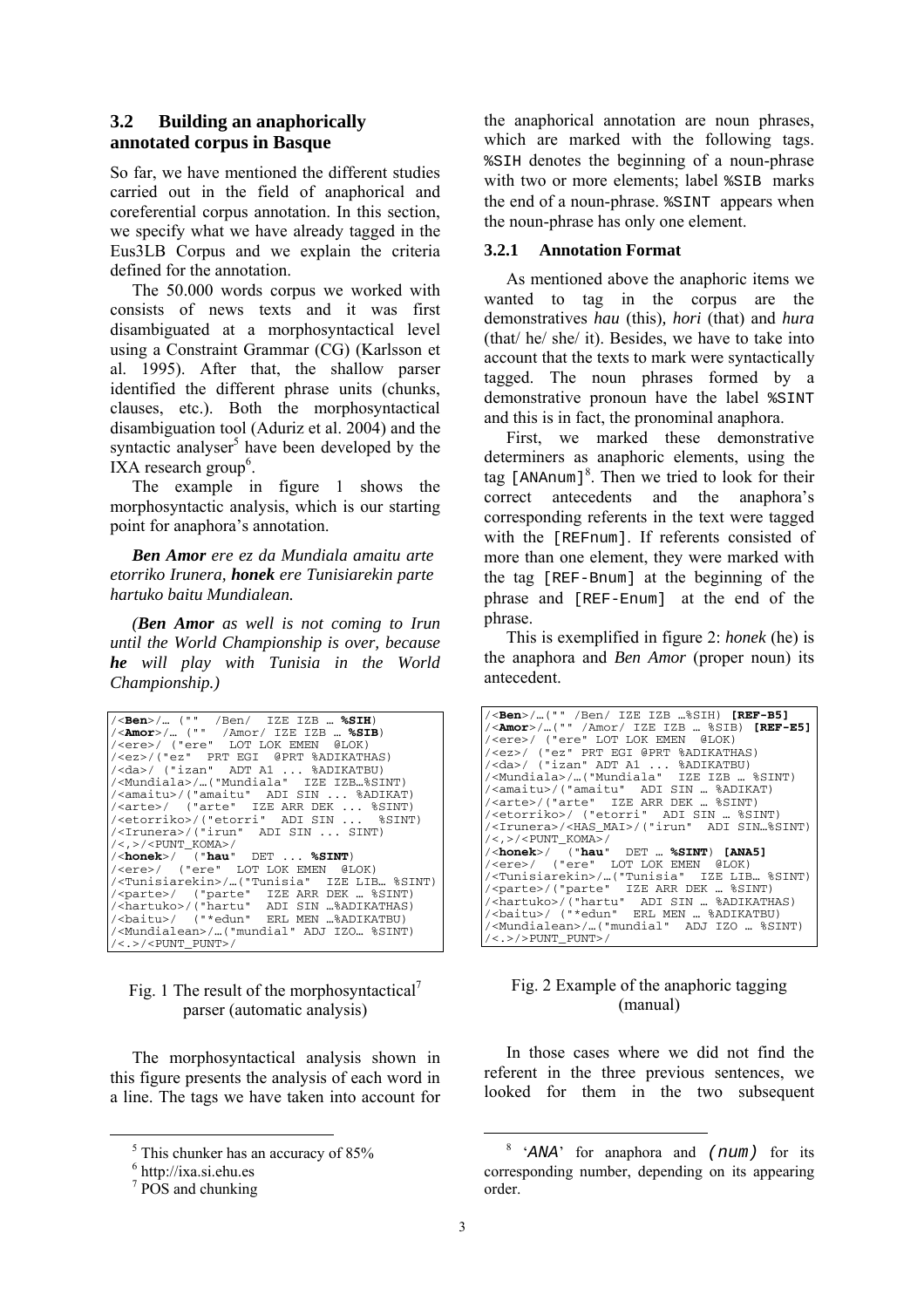sentences, due to the fact that they could be cataphora. If this was the case, we marked them with [CATnum]. The cataphora's referents, for their part, were marked with the tag [CAT-REFnum] if they consisted of a single element. When they had two or more elements, we used [CAT-REF-Bnum] for the first element of the phrase and [CAT-REF-Enum] for the last one.

For those cases where we found neither a referent in the three previous sentences nor in the two subsequent ones, we defined the label [?ANAnum].

### **3.2.2 Annotation criteria and features of the referents**

Based on our experience in the annotation process, we defined different criteria:

a) Cohesive elements in Basque often include a demonstrative: *hau da* (that is to say), *harekin eta honekin* (with that and this), *honetaz gain* (apart from this), *horren ondorioz* (as a consequence of that). We considered they do not really have any specific referent. Sometimes we considered the referent could be the whole previous paragraph or even the whole text.

b) Sentences with 'to be' as main verb: *Jolasa<sub>i</sub> baita hau<sub>i</sub>* (Because it<sub>i</sub> is a game<sub>i</sub>). In these cases where the demonstrative made reference to the predicative noun phrase were not considered as anaphoric pronouns.

For the moment, we decided to categorize both the mentioned cohesive elements and the sentences with the main verb 'to be' as special cases and not to take into account for future studies.

#### **3.2.3 Annotating the referent: some linguistic conclusions**

Once the anaphoric elements and their referents were tagged, we analyzed the next of both:

- The distance between the anaphoric element and its antecedent.
- The grammatical features of the referent; whether it is a single element, a noun phrase or a whole sentence.
- The number of the anaphoric element and its referent.
- The case of the anaphoric element and its referent.

We will explain the conclusions we got from the characteristics noted above.

The demonstrative pronoun *hau* (this) appears 177 times in a 50.000 words corpus. With respect to the position of the anaphora's referents, in 86% of the cases they appear before the anaphoric elements, and in 14% of the cases are cataphora, that is to say, the referent comes after the anaphoric element.

Regard to the distance between the pronoun *hau* (this) and its referent, in 59% of the cases they appear in the same sentence, in some cases they are in the previous sentence and just in few cases they come in the two or three previous sentences.

Finally, we have detected that in 73% of the cases the antecedent, is a noun phrase, while 27% it is a sentence. Here we have a representative example of the first case:

*[Ben Amor]i ere ez da Mundiala amaitu arte etorriko Irunera, honek i ere Tunisiarekin parte hartuko baitu Mundialean.*

*([Ben Amor]i is not coming to Irun before the world championship is finished, since hei will play with Tunisia in the World Championship).* 

The demonstrative *hori* (that) appears 251 times in the same corpus. In 99% of the cases, it is anaphora and in the 50% of cases, the referents appear in the same sentence. Regarding the structure of the referent, all of them appear in subordinate clauses and they make reference to an idea or a proposition, rather than to a specific element or person. For example:

*(...) [euskaraz egiten den musika oro mespretxatzea]i, horii dun kezkagarria iruditzen zaidana.* 

*([despising all music done in Basque]i, thati is what I think is worrying).* 

The third demonstrative determiner we have analyzed *hura* (that), is occurs 321 times. This demonstrative is almost always anaphora (98%), rather than cataphora. In 64% of the cases it is in the same sentence of the anaphora and only sometimes in the previous sentence (33%). All the references are noun phrases and more specifically they are usually proper nouns.

*Banesto galduta dabil, [Miguel Indurain]i erretiratu zenetik, hurai ordezkatuko duen norbaiten bila baitabiltza.* 

*(Since [Miguel Indurain]i retired, Banesto is lost. They are looking for somebody to replace himi).* 

Therefore, as in other languages, in Basque most of the demonstrative determiners are also anaphoric while cataphora is not so common (appearing mainly with the demonstrative determiner *hau*). In regard to the distance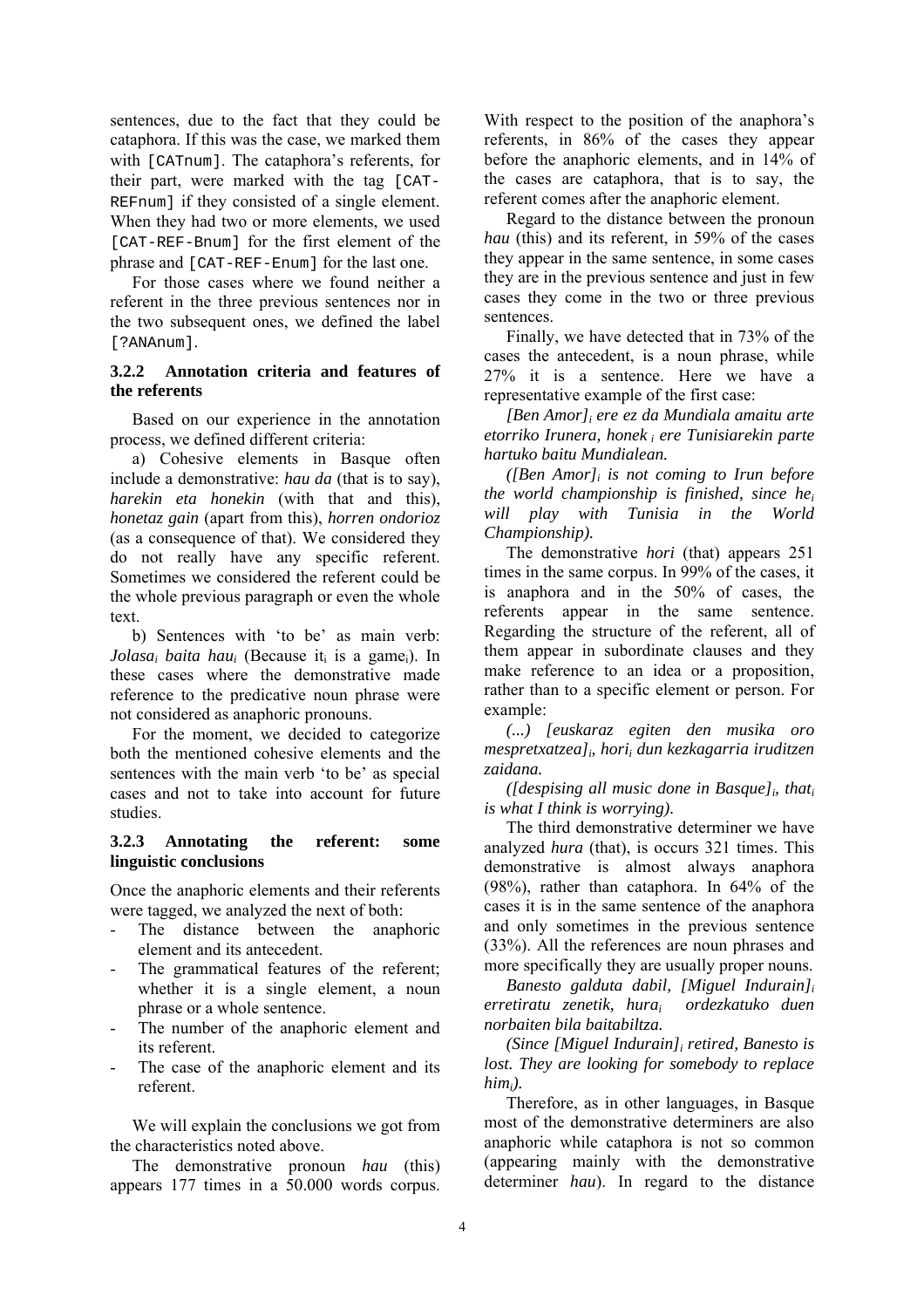between the anaphora and its referents, they mostly appear in the same sentence. In addition the three analyzed determiners involve different grammatical structures: for the determiner *hau*  (this), the antecedent is usually a noun phrase, referring to a person or a specific element. Most of the antecedents of the determiner *hura* (that) are also noun phrases and they also refer to a person. The determiner *hori* (that) behaves in a different way; its antecedents are mostly sentences which make reference to a previously stated idea.

Moreover, we also studied the case agreement between the anaphoric element and its antecedents. We determined that it was not an important feature to find antecedents. As concerns the number of both the anaphora and its antecedent, we saw that they agree in 99% of the cases.

|        |  |  | The results are compiled in the following |
|--------|--|--|-------------------------------------------|
| table: |  |  |                                           |

|                                             | <b>HAU</b><br>(this) | <b>HORI</b><br>(that) | <b>HURA</b><br>(that/he/<br>she/it) |
|---------------------------------------------|----------------------|-----------------------|-------------------------------------|
| <b>Pronouns</b>                             | 177                  | 251                   | 321                                 |
| Anaphora                                    | 86 %                 | 99 %                  | <b>98 %</b>                         |
| Cataphora                                   | $14\%$               | $1\%$                 | $2\%$                               |
| <b>Referent</b> in the<br>same sentence     | 59 %                 | 50 %                  | $64\%$                              |
| <b>Referent in the</b><br>previous sentence | $32\%$               | $47\%$                | 33 %                                |
| <b>Others</b>                               | $9\%$                | $3\%$                 | $3\%$                               |
| <b>Referent Noun</b><br><b>Phrase</b>       | 73 %                 | 33 %                  | $100\%$                             |
| <b>Referent sentence</b>                    | $27\%$               | $67\%$                | $0\%$                               |

**Table 1** Results of the study

#### *4 Conclusions and future work*

The study carried out has been a useful start in defining some criteria for anaphora's annotation in Basque. Based on these criteria, we plan to tag a larger corpus in the near future. In order to facilitate this task, we are adapting the results of our study to the 3LB-RAT annotation tool (Saiz Noeda et al., 2004).

As of this date we have tagged the demonstrative determiners used as pronouns in Eus3LB corpus. Altogether we have marked 700 anaphoric elements. Actually, the corpus is being tagged by two annotators to obtain annotation agreement and measures of quality.

In regards to the specific features of the annotated determiners, we can say that some of them corroborate the consulted bibliographic statements, while others simultaneously open new perspectives to continue researching other characteristics of the anaphora and its referents. For the moment, we are mainly interested in defining the sources of knowledge needed to identify the referents such as other morphological information, syntactic dependencies or semantic features.

The results obtained from this work will be helpful for allowing the development of an automatic anaphora resolution tool.

### *5 Bibliography*

- Aduriz I., Aranzabe J.M., Arriola J.M., Díaz de Ilarraza A., Gojenola K., Oronoz M,. Uria L. (2004). *A Cascaded Syntactic Analyser for Basque.* CICLing 2004. Seoul, Korea.
- Euskaltzaindia (1985). *Euskal Gramatika: Lehen Urratsak I*. Nafarroako Foru Gobernua: Euskaltzaindia.
- Euskaltzaindia (1993). *Euskal Gramatika Laburra: Perpaus bakuna*. Bilbo: Euskaltzaindia.
- Ferrández Rodríguez A. (1998). *Aproximación computacional al tratamiento de la anáfora pronominal y de tipo adjetivo mediante gramáticas de unificación de huecos.* Doktoretza-tesia. Departamento de Lenguajes y Sistemas Informáticos. Universidad de Alicante.
- García Azkoaga I. (1998). *Erlazio anaforikoak argudiozko testuetan.* In Koherentzia, kohesioa eta konexioa: testuratze baliabideak. Hizkuntzaren azterketa eta irakaskuntza, Larringan & Idiazabal (ed.). Gasteiz: EHU-UPV & Arabako Foru Aldundia.
- Garside, R. Fligelstone, S. and Botley S. (1997). *Discourse annotation: anaphoric relations in corpora*. In Garside, R., Leech, G. and McEnery, A. (Eds.) Corpus annotation: linguistic information from computer text corpora, 66-84. London: Addison Wesley Longman.
- Garzia Garmendia J. (1996). *Hura, bera, eta abarren adar gehiago.* Senez, num. 18. EIZIE Euskal Itzultzaile, Zuzentzaile eta Interpreteen Elkartea.
- Ge, N. (1998). *Annotating the Penn Treebank with Coreference Information.* Internal